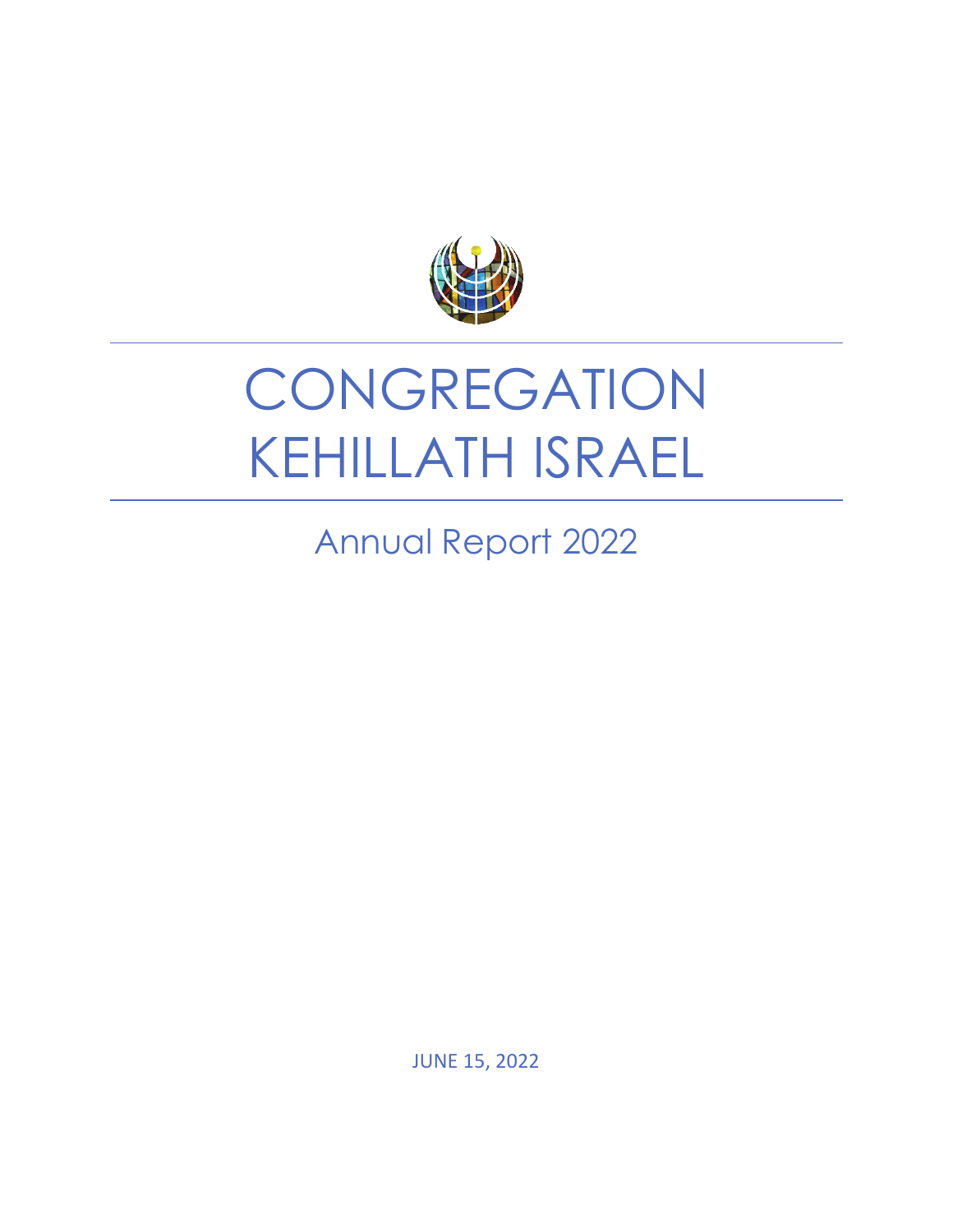### **Senior Rabbi's Report**

Striving to meet daily spiritual needs over the past year for our KI family continues to be an honor.

It's as inspiring as ever to witness how members of our community have stepped up to lead. Worthy of particular appreciation again this year is the leadership of Larry Cohen who continues to masterfully convene and coordinate online and in-person services.

Torah learning has also thrived at KI this year, with Rabbi Starr's midday Mishna to Leann Shamash's precious poetic gems, along with new visits from Rav/Hazzan Scott Sokol, as vital components of our already busy educational offerings.

As we've grown our in-person service offerings, we continue to see significant expansion of Davening leadership both on Shabbat mornings and as part of daily services.

Teen takeovers expanded in frequency and reach this year and promise to continue to take center stage in the coming years.

Festival celebrations have remained robust as have our Israel engagement, our Tzedek and Hesed energies, and our communication upgrades.

Finally, we're most excited to be taking our KI Campus Vision to the next level as we continue to be a pacesetter for North American Jewish life.

With A Hotel

Rabbi William Hamilton

## **President's Report**

Despite a second wave of Covid, KI remained open for shul business this past year, and actually expanded the number of in-person minyans. Shabbat service attendance grew and backlogged B'nei Mitzvahs now fill the calendar. Familiar practices like the Torah procession have been renewed, and our Kiddush lunches have been revived. On the cultural/programming side, KI Reads now meets in-person, we've hosted book talks in the Sanctuary (Atomic Anna) and a movie/director talk in the Social Hall (Late Marriage). Day-by-day, the campus is returning to life.

To accelerate, deepen and broaden our offerings, we were fortunate to hire Anna Winestein as KI's new Program Director this spring. Anna brings a wonderful package of scholarship, entrepreneurship, creativity, energy, and warmth. Working with our Executive Director, Barnet Kessel and Office Manager, Jodie Parmer, she has already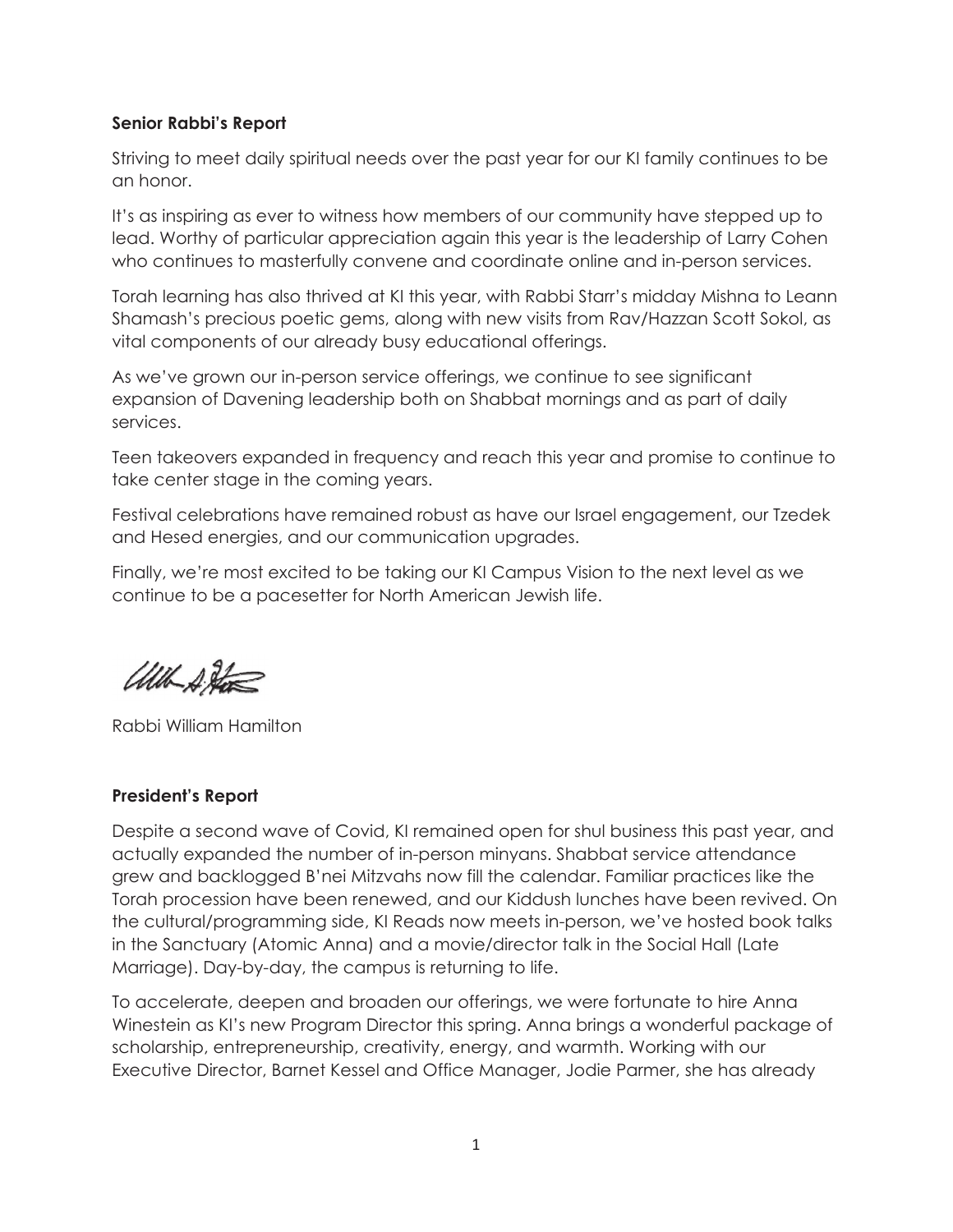had a powerful impact on not just events planning and management, but on communications and organization as well.

Not only has our staff expanded, but our community has too. Through Rabbi Hamilton and Bonney-Cohen's outreach and personal touch, KI's in-person and virtual service and programming offerings, our website's information and inquiry functionality, KI's preschool and religious school, and our new sustaining share membership model, membership units are up by 36 over the past two years. New members run the spectrum from young adults, young married couples, young families, empty nesters, and seniors (many from our campus partner 2Life).

More members and our new membership model have led to a year over year increase in revenues from sustaining share contributions. In addition, KI was fortunate to refinance its mortgage at very favorable rates reducing our interest costs. Thus, despite two years of a pandemic with the attendant reduction in physical campus traffic, and our ongoing infrastructure and staffing investments, KI's finance's remain sound.

It is also with sadness and pride, that we wish Rabbi Elizabeth Bonney-Cohen and her family well as she leaves us at the end of this month to take a position near her parents in Kansas City. "Rabbi EBC", as she has been affectionately known, started with us as a rabbinic intern and quickly became so integrated and beloved that she came on as Assistant Rabbi. She loved working with people of all ages, but was especially excited to spark and sustain a love of yiddishkeit in young adults. With her innovative work with BaseBoston, she introduced KI to many who otherwise would have been intimidated walking through our doors and was a source of spiritual strength to hundreds during the darkest and loneliest days of covid. We were blessed to have her within our community and look forward to watching her guide, enrichen, and expand her new/old Kansas City community.

In summary, we're still standing, and the cold lonely light of Covid is fading away.

L'KI,

Gordon Bennett

Gordon Bennett

## **Executive Director's Report**

As I am writing this report, I am reminded that I have been KI's Executive Director for 2 years almost to the day. During this past year, I enjoyed the benefit of already "experiencing" a full KI calendar, however, neither of the past two years have been close to typical. Nonetheless, I am immensely proud of the work this community continues to do in terms of keeping each other connected spiritually, socially, and in communal work. As your Executive Director, I continue to strive to keep the business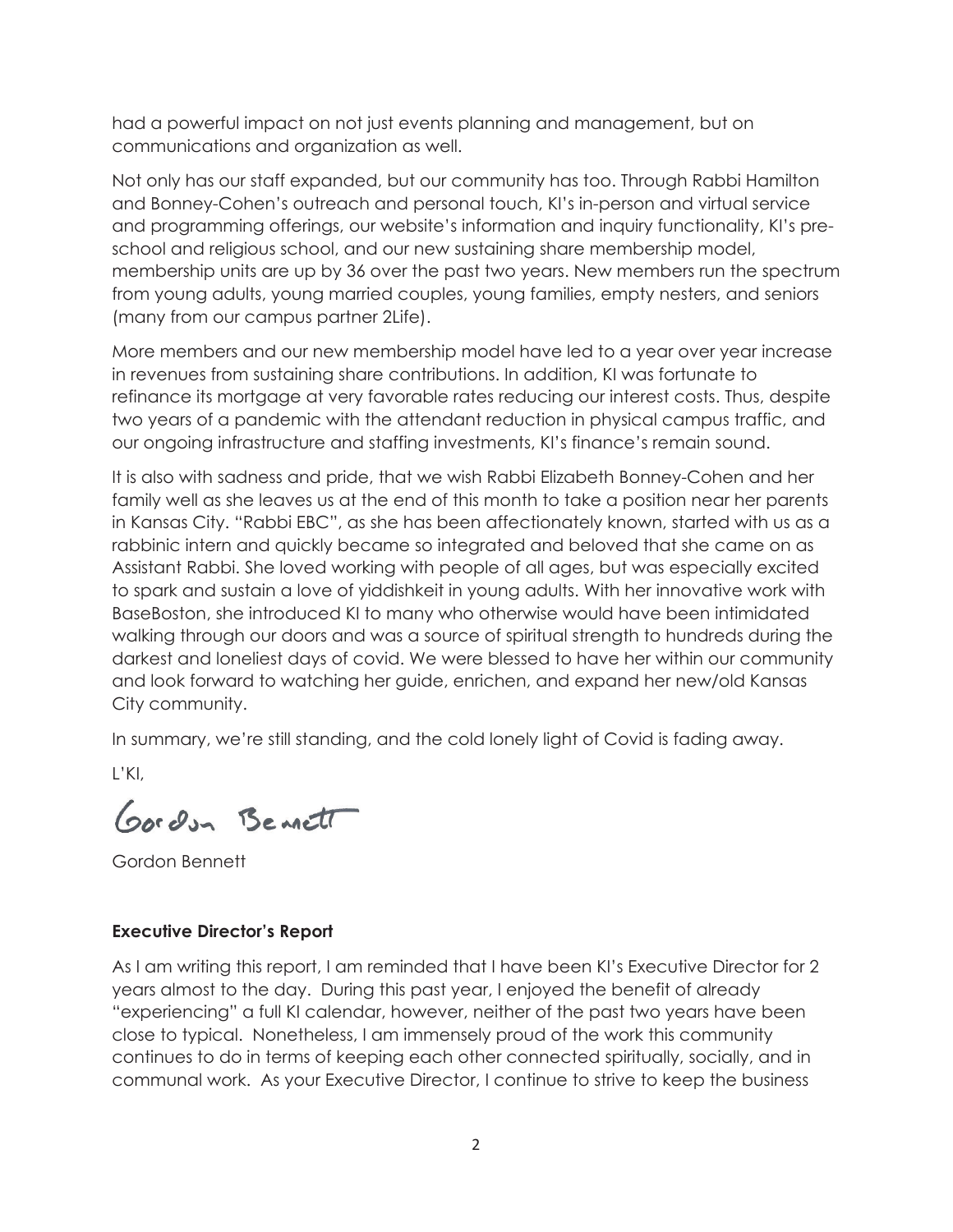side of KI operating at efficiencies in support of these connections and work I just mentioned.

Excellent staffing is a large part of those efficiencies. This past year, we welcomed Jodi Parmer as Office Manager and she has been an enormous value add with her blend of friendliness and professionalism. We are fortunate to continue to have Lara Chicofsky part of the office team from halfway around the world! And the recent addition of Anna Winestein as KI's Director of Programs already has moved us closer to realizing the goal to be the central address for Jewish life and culture in Greater Boston for everyone.

Behind the scenes, I am always looking for ways to support KI's work with better systems and processes. To me, success is often measured in improvements that are both seamless and unseen.

Our plans for the upcoming year include a refocus on fostering the individual campus partner relationships for benefit of the entire whole, such as the recently established campus Shabbat family programs.

As we transition from one organizational year to the next, I am honored to be part of the KI community and grateful for your continued warm welcome of my family. Wishing health and strength to all of us in the coming year.

Regards,

Battog Kel

Barnet Kessel

# **Assistant Rabbi's Report**

This year presented many challenges unique from the first year of the pandemic. Last year was consumed by the challenge of pivoting to the virtual world and figuring out ways to sustain our community from afar, while holding massive grief and loneliness. This second year of the pandemic brought more (and much needed!) opportunities to gather in person, but the many surges in infections rates meant that we were constantly reevaluating risk assessment, restructuring programming at the last minute, and working to engage community members with very different tolerances for virtual and in-person offerings.

Despite these challenges, Base BSTN engaged almost 300 unique participants, through over 1,400 touch points (Shabbat meals, Torah learning, holiday programming, peer support, and rabbinic care), including 422 one-on-one pastoral meetings. The pandemic has taken a particular toll on the mental health of these young adults, many of whom are single and experiencing crisis-level loneliness as a result of the sustained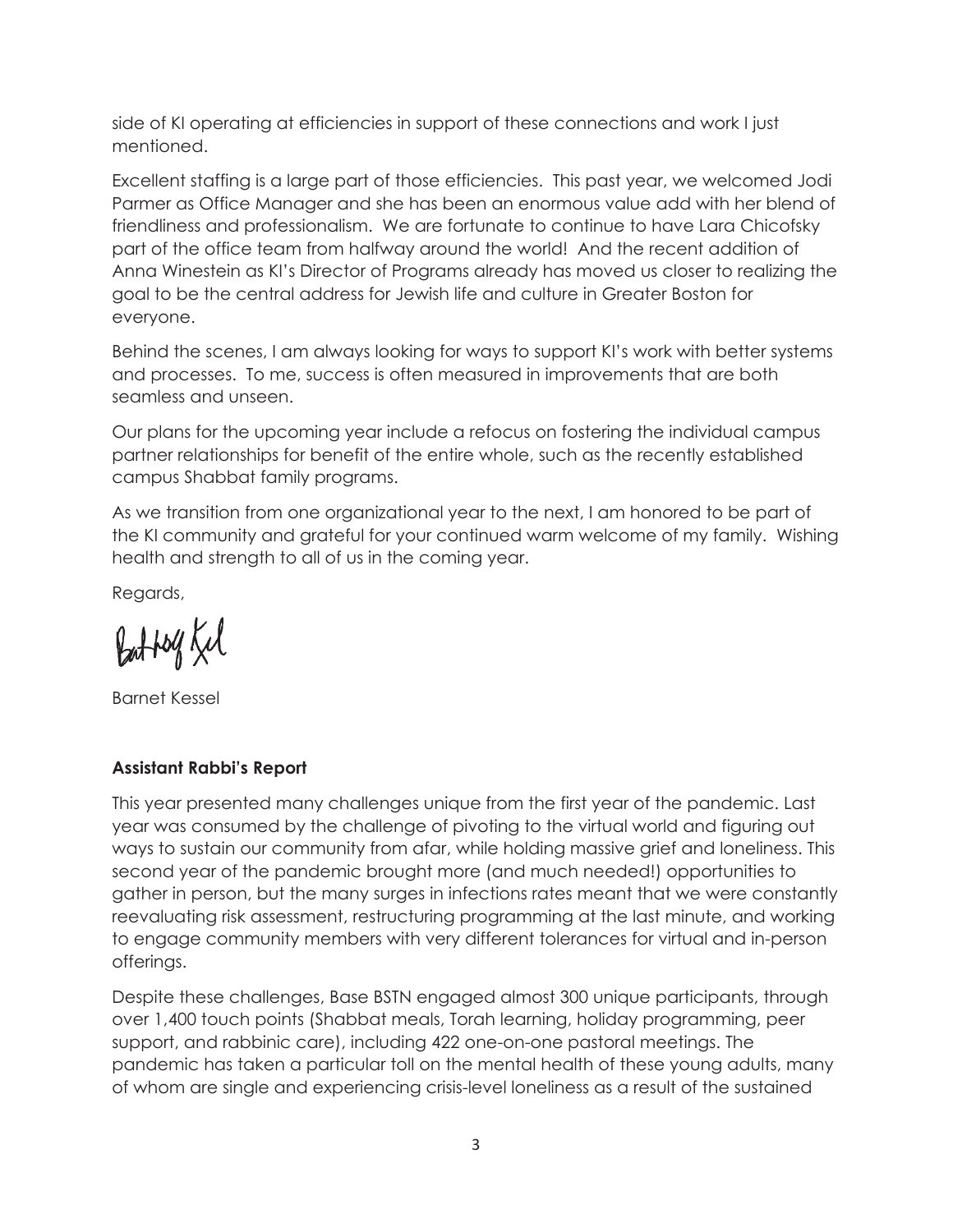isolation. They have demonstrated powerful resiliency, and they are eager to foster deep connection to each other, to Torah, and to Jewish tradition.

While generally in the same age demographic, parents of young children have had incredibly different needs during this time. Unlike their single peers who struggle with isolation, these parents never have time to be alone with themselves, let alone to find a spiritual center. The pandemic has put their life in a pressure-cooker, increasing the stress level of their professional and personal lives in a grueling way. Many of them have children too young to be vaccinated, so although they long to have support and community, public gatherings (such as Shabbat morning davening) come with added anxiety. In March, Jodie helped me send a pastoral note along with a copy of "Nurture the Wow" by Danya Ruttenberg to 150 households as a way of reminding these families that KI is here to support them and welcome them back whenever they are ready to return. The response to this was tremendous. So many people shared with me how meaningful it was to be seen in their struggle. In order to ensure a warm welcome when they do enter KI again, I also recently enhanced the back "Playing is Praying" corner of the Sanctuary, filling it with a lot of quiet and engaging toys for all ages to feel invited into the space.

As I wrap up my time at KI, I'm filled with a sense of gratitude for all this community has been for myself and my family. I feel blessed to have worked alongside so many inspiring lay leaders and professional staff who have all been such important teachers to me. It has been my honor to have this community call me Rabbi.

Ebjabeth Bonnez-Com

Elizabeth Bonney Cohen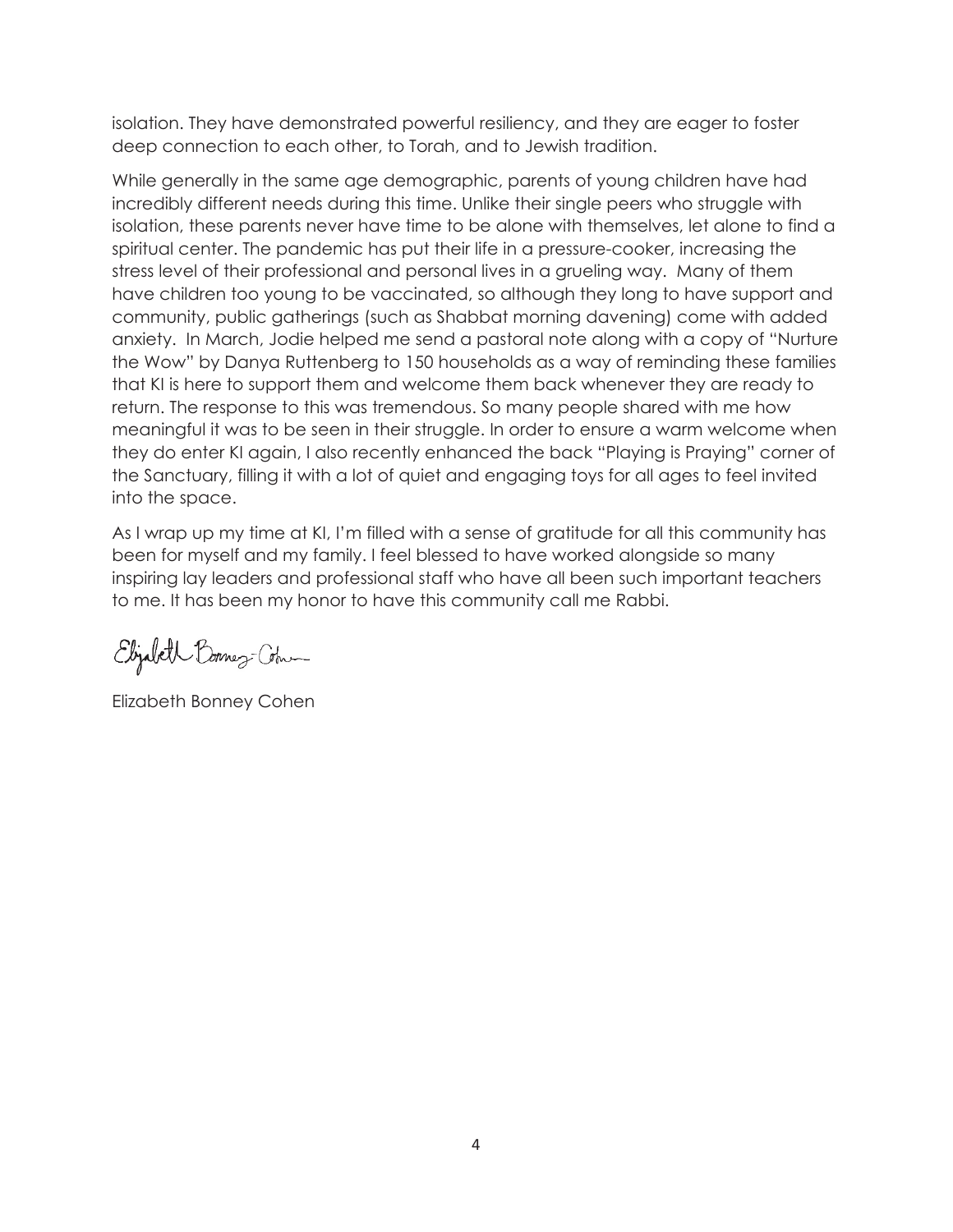#### **Membership: Shari Lecker**

This membership year it was wonderful to see our KI Community again come together to enjoy shared moments of prayer, learning, and celebration.

Our Kehilla grew by almost 40 new member households across all ages and stagesfrom BaseBTN to our neighbors at 2Life/Brown House, and many in between. The Sustaining Share model was felt to be a more transparent and approachable path to KI Membership.

We hope to be able to sustain this model over coming years (pun intended!)

Many new members have quickly embraced and been embraced by the communitysupporting daily minyan, reading torah, joining our KI Chesed Team, and taking leadership positions.

KI LotsaHelpingHands continued to meet member needs through meal deliveries and reaching out to members glad to receive an uplifting visit or phone call.

Membership worked with the KI Medical Committee in the first half of the year to ensure our community could move forward with returning to in-person services and programming. It's wonderful to see friendships form around the kiddush tables on shabbat!

KI READS celebrated its 3rd year and held two in-person Author Evenings.

New Member Welcome Events were held Fall 2021 with Simona DiNepi of the MFA and Spring 2022 at the KI Cornerstone 100 Celebration.

Looking forward to the 5783 KI Membership year, belonging@KI 2022-2023, being one of continued growth, strength, and connection for our KI Community!

## **Administration: Jennie Roffman**

My goals for this year in Administration centered around supporting our Executive Director, Barnet Kessel, as he envisioned and began to build a strong, functional main office staff. I am deeply grateful to Barnet for his tireless work this year on behalf of KI. He was met by obstacles around every turn as COVID continued to pose a huge challenge to programming, and the office was understaffed for much of the year, but he faced every new hurdle with humor and energy. He is a tremendous asset to KI and I know we're all thankful he's on our team.

We were delighted to welcome Jodie Parmer as our Office Manager early this year, and she has also been a huge asset and a wonderful addition to the staff. More recently we filled the role of Director of Programs with Anna Winestein, who has ascended a steep learning curve quickly and energetically - we're delighted she's here and looking forward to building a strong, vibrant calendar of programs for our community, both around our congregants' s'machot and more broadly, in the year to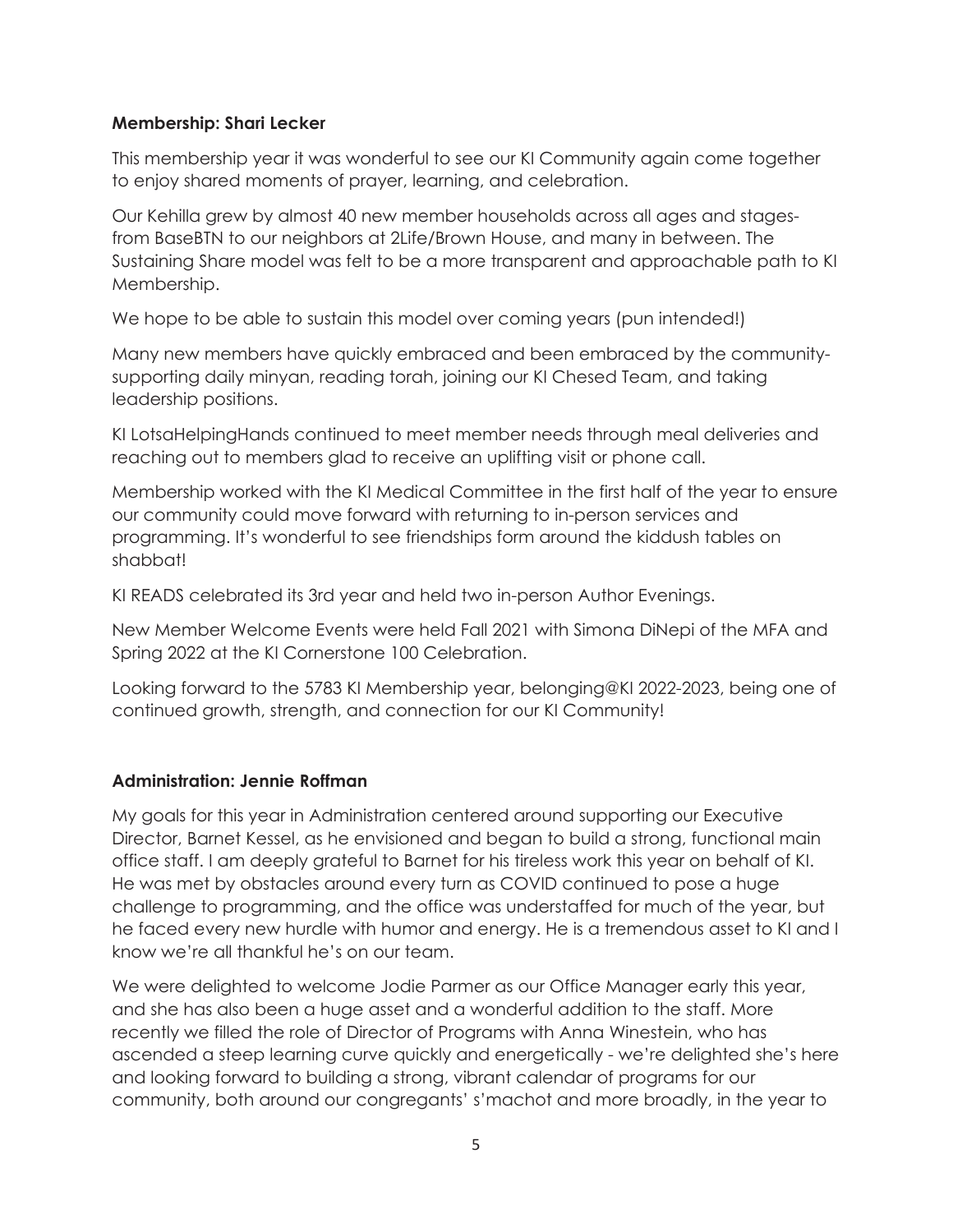come. We continue to be grateful to Ira Cohen, our Facilities Manager, Craig Byer, and Lara Chicofsky (still remotely from Eastern Europe!) for their hard work and dedication, as well as all the volunteers who support our administrative team regularly with a broad range of essential functions.

Another goal for the year was to build back a strong culture of regular communication between and among the senior staff. We have worked hard on this, and while it remains a challenge to find times to meet weekly that work for everybody, we have arrived at a place where we have a critical mass of senior staff meeting regularly every week - we will continue to build on this in the coming year, as it is crucial for all the different corners of KI to feel coherent and collaborative.

In the coming year I will work with Barnet to shift human resources functions, especially periodic performance reviews, from a mostly lay-led endeavor to one overseen by the Executive Director. I will continue to participate in weekly senior staff meetings, helping to facilitate communication and collaboration across KI's various departments, and supporting the senior staff members' shared objectives for their work in our community. And the Administration team will continue to look forward, developing and implementing systems, policies and practices which enable our community to gather safely and celebrate, learn, and daven together alongside our campus partners.

## **Development: Lauren Pyes**

During my second year as a Board member, I continued to develop an annual giving program that is robust, responsive, and primed to evolve with KI's needs.

At the core of these efforts was re-engaging previous donors. Their support is critical to the long- term health of KI and helps form a financial baseline which KI can operate from.

Looking to the year ahead, the priority will be growing the pool of those who support KI philanthropically. This will be done via a multi-pronged approach that includes creating streamlined and expanded processes to engage with potential donors, thanking those who do give, and putting together a larger fundraising committee.

#### **Advisory: Jill Altshuler**

During my third year as VP at Large, I continued my focus on evaluation – both of lay leadership and clergy – as well as contributed to projects relating to membership, development and strategy. I designed and implemented a first-ever Board of Trustees self-assessment, to improve board effectiveness, and conducted a second annual evaluation of Rabbi Hamilton, codifying the approach so it can be used in an ongoing way in the future.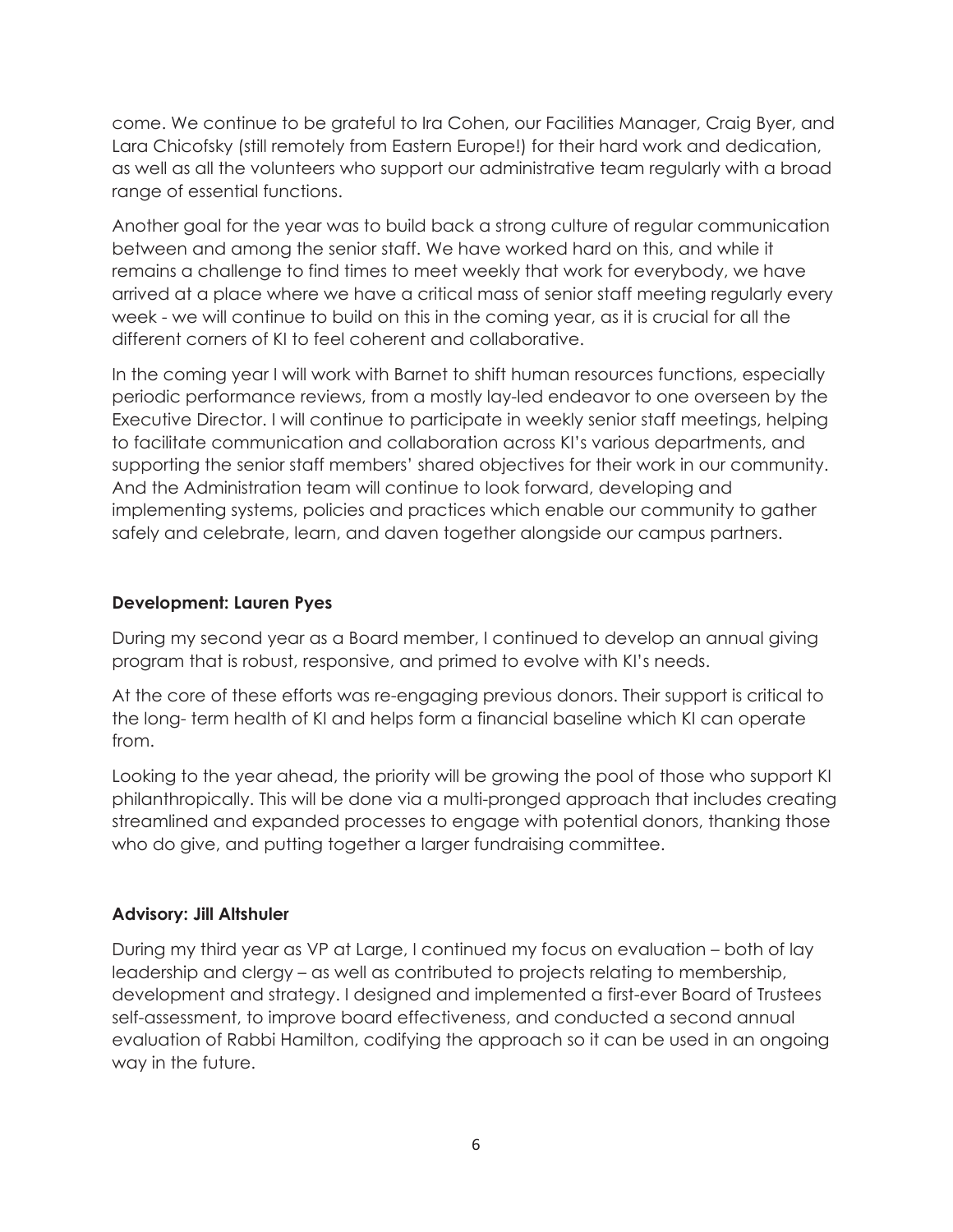## **Early Childhood Education: Aliza Saivetz Glasser**

KI happily welcomed children ages 5 and under back into the building this year.

Under the leadership of Lisa Redisch, the Director of Family Engagement, KI provided ample opportunities for our youngest members to be part of the larger community. In addition to family programming, Nitzanim (for ages 0-5) regularly met in person throughout this past year. Additionally, we were also pleased to provide a welcoming space for our youngest congregants in the sanctuary during Shabbat. As the pandemic continues to wane, in-person programming for both Shabbat and Holidays will only expand.

The Judge Lewis and Mrs. Mildred Goldberg Preschool welcomed 47 students for the 2021-2022 School year. Pandemic safety measures continued to keep classrooms on the smaller side, however, the school is eager to increase enrollment for the upcoming school year and is once again offering a summer program. This past year Elyssa Schick, the Director of Early Childhood Education, also expanded the administrative team of the school by welcoming an Assistant Director. Lastly, the preschool is pleased to announce a return to 9am-5pm programming for the 2022-2023 school year.

## **Programming/Events: Anna Winestein**

Having started in KI in early March 2022, I can only report on 4 months of activity; however, the pace and reach of programs is definitely picking up. For the rest of 2022 and into early 2023, as I both continue to become familiar with the annual cycle of KI, and as the world continues to lurch around different phases of pandemic disruption and concern, I envision doing a variety of different programs (talks, readings, concerts, screenings, spirits/wine tastings, dance nights, yoga and fitness classes) to test out the logistics and marketing, grow outside audiences and develop repeatable processes. However, I do not believe it makes sense to map a thorough strategy and distinct programming series until I have had the opportunity to gather more data points and insights. I believe that I will be able to start doing that in the second quarter of 2023, so as to have a detailed roadmap in place for the July 2023-June 2024 year.

In terms of internally focused social events, I've helped organize and carry out the Sudah on the second night of Purim in March (together with Talia Laster), which drew about 40 people (a good mix of kids and adults) for food and cocktails, music and singing, as well as Lag Ba(r)Omer for 75 or so adults and children (together with Barnet, who valiantly manned the grill alone). Another KI community event that has had good response is the outing to the Red Sox's Jewish Heritage Night coming up on June 22. The culmination of these is the Cornerstone 100 Event on Sunday June 12th, honoring the historic building's birthday, which I initiated and which looks to welcome 60 or more people to celebrate the milestone with music, speeches and birthday cake.

For outwardly focused programming, I programmed and carried out a film screening and Q&A with an Israeli producer and editor on April 10th with the support of the Israeli